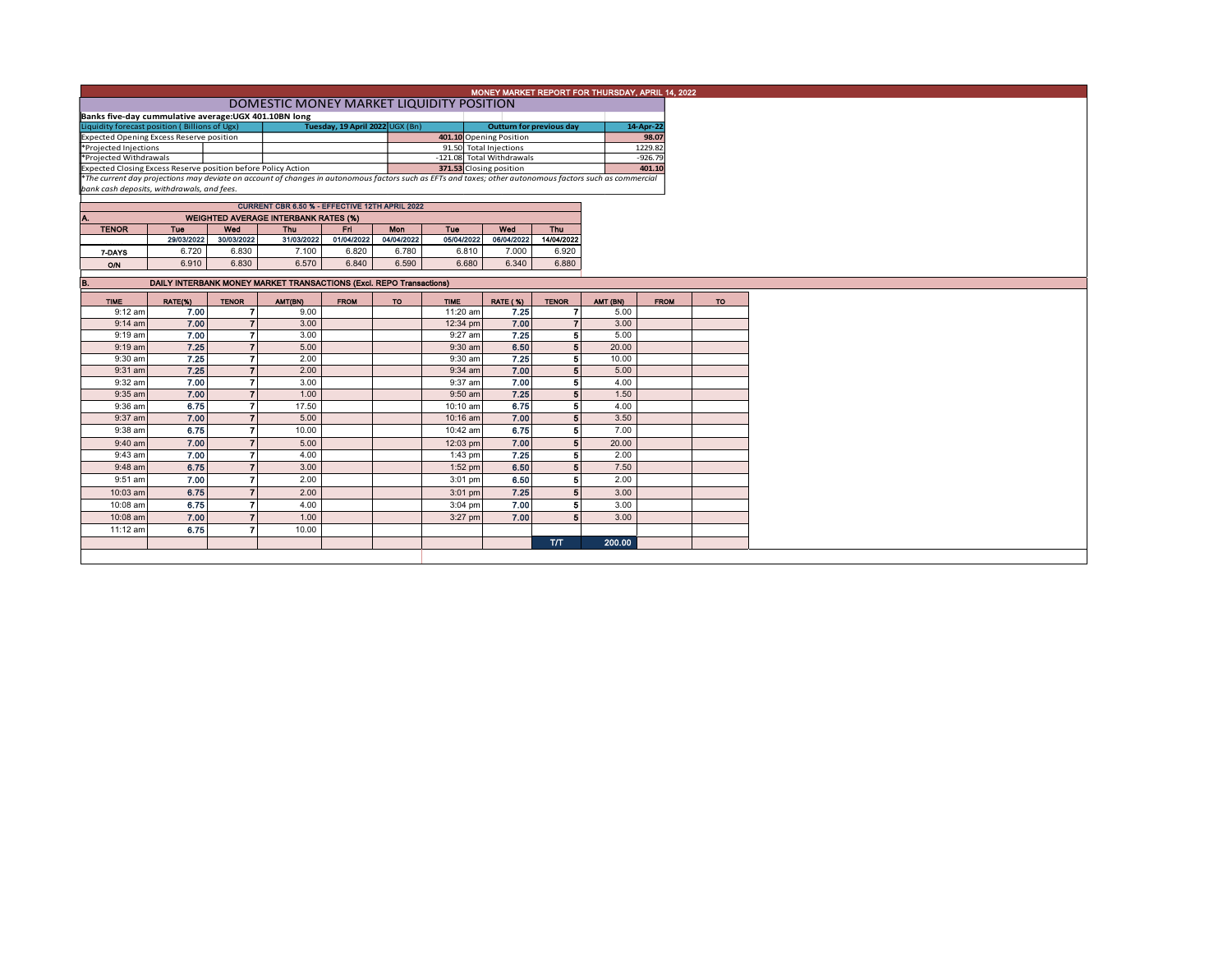| c.                                                                                                                                                                       | <b>CBR AND THE 7- DAY WAR INTERBANK RATES</b>                                         |                  |                                                                                                          |                 |                            |                           |                  |                     |                |                     |             |             |              |            |  |  |
|--------------------------------------------------------------------------------------------------------------------------------------------------------------------------|---------------------------------------------------------------------------------------|------------------|----------------------------------------------------------------------------------------------------------|-----------------|----------------------------|---------------------------|------------------|---------------------|----------------|---------------------|-------------|-------------|--------------|------------|--|--|
| 9.500<br>9.000<br>8.500<br>8.000<br>7.500<br>7.000                                                                                                                       |                                                                                       |                  |                                                                                                          |                 |                            |                           |                  |                     |                |                     |             |             |              |            |  |  |
| 6.500                                                                                                                                                                    |                                                                                       |                  |                                                                                                          |                 |                            |                           |                  |                     |                |                     |             |             |              |            |  |  |
| 6.000                                                                                                                                                                    |                                                                                       |                  |                                                                                                          |                 |                            |                           |                  |                     |                |                     |             |             |              |            |  |  |
| 5.500                                                                                                                                                                    |                                                                                       |                  |                                                                                                          |                 |                            |                           |                  |                     |                |                     |             |             |              |            |  |  |
| 5.000                                                                                                                                                                    |                                                                                       |                  |                                                                                                          |                 |                            |                           |                  |                     |                |                     |             |             |              |            |  |  |
| 4.500                                                                                                                                                                    |                                                                                       |                  |                                                                                                          |                 |                            |                           |                  |                     |                |                     |             |             |              |            |  |  |
| 4.000                                                                                                                                                                    |                                                                                       |                  |                                                                                                          |                 |                            |                           |                  |                     |                |                     |             |             |              |            |  |  |
|                                                                                                                                                                          | 31/03/2022<br>01/04/2022                                                              |                  | 04/04/2022                                                                                               |                 | 05/04/2022                 | 06/04/2022                |                  | 07/04/2022          |                | 11/04/2022          | 12/04/2022  |             | 13/04/2022   | 14/04/2022 |  |  |
|                                                                                                                                                                          |                                                                                       |                  |                                                                                                          |                 |                            |                           |                  |                     |                |                     |             |             |              |            |  |  |
|                                                                                                                                                                          |                                                                                       |                  |                                                                                                          |                 |                            |                           |                  |                     |                |                     |             |             |              |            |  |  |
| • Overnight WAR -7-day WAR - CBR rate - Upper bound -Lower bound                                                                                                         |                                                                                       |                  |                                                                                                          |                 |                            |                           |                  |                     |                |                     |             |             |              |            |  |  |
| D.<br>MONETARY POLICY OPERATIONS MATURITIES PROFILE: (21-APRIL- 2022 TO 08-DECEMBER- 2022)                                                                               |                                                                                       |                  |                                                                                                          |                 |                            |                           |                  |                     |                |                     |             |             |              |            |  |  |
| <b>DATE</b>                                                                                                                                                              | <b>THUR</b>                                                                           | <b>THUR</b>      | <b>THUR</b>                                                                                              | <b>THUR</b>     | <b>THUR</b>                | <b>THUR</b>               | <b>THUR</b>      | <b>THUR</b>         | <b>THUR</b>    | <b>THUR</b>         | <b>THUR</b> | <b>THUR</b> | <b>TOTAL</b> |            |  |  |
|                                                                                                                                                                          | 21-Apr-22                                                                             | 28-Apr-22        | 05-May-22                                                                                                | 12-May-22       | 26-May-22                  | 02-Jun-22                 | 09-Jun-22        | 07-Jul-22           | 04-Aug-22      | 18-Aug-22           | 10-Nov-22   | 08-Dec-22   |              |            |  |  |
| <b>REPO</b>                                                                                                                                                              | 393.49                                                                                | $\sim$           |                                                                                                          | $\sim$          | $\overline{\phantom{a}}$   | $\overline{\phantom{a}}$  | $\mathcal{L}$    | $\bar{\phantom{a}}$ |                | $\sim$              | $\sim$      | $\sim$      | 393.49       |            |  |  |
| <b>REV REPO</b>                                                                                                                                                          | $\sim$                                                                                | $\sim$           | $\sim$                                                                                                   | $\sim$          | $\sim$                     | $\sim$                    | $\sim$           | $\sim$              | $\sim$         | $\sim$              | $\sim$      | in 1999.    | in 1919.     |            |  |  |
| <b>BOU BILL/DEPO A</b>                                                                                                                                                   | $\sim$                                                                                | 82.22<br>82.22   | 537.46                                                                                                   | 16.10           | 20.30                      | 10.00<br>10.00            | 215.03           | 48.05<br>48.05      | 33.00<br>33.00 | 26.60<br>26.60      | 15.00       | 22.13       | 1,025.89     |            |  |  |
| <b>TOTALS</b>                                                                                                                                                            | 393,49                                                                                |                  | 537.46<br>Total O/S Deposit Auction & BOU Bill balances held by BOU up to 08 December 2022: UGX 1,026 BN | 16.10           | 20.30                      |                           | 215.03           |                     |                |                     | 15.00       | 22.13       | 1,419.38     |            |  |  |
|                                                                                                                                                                          |                                                                                       |                  |                                                                                                          |                 |                            |                           |                  |                     |                |                     |             |             |              |            |  |  |
| Total O/S Repo, Reverse Repo, BOU Bill balances held by BOU: UGX 1,419 BN                                                                                                |                                                                                       |                  |                                                                                                          |                 |                            |                           |                  |                     |                |                     |             |             |              |            |  |  |
| (EI) STOCK OF TREASURY SECURITIES<br><b>MONETARY POLICY MARKET OPERATIONS</b><br>EII)<br>(VERTICAL REPOS, REV-REPOS & BOU BILL)<br>LAST TBIILS ISSUE DATE: 13-APRIL-2022 |                                                                                       |                  |                                                                                                          |                 |                            |                           |                  |                     |                |                     |             |             |              |            |  |  |
| On-the-run O/S T-BILL STOCKs (Bns-UGX)                                                                                                                                   | 19/04/2022                                                                            | OMO              | <b>ISSUE DATE</b>                                                                                        | <b>AMOUNT</b>   | <b>WAR</b>                 | <b>RANGE</b>              | <b>TENOR</b>     |                     |                |                     |             |             |              |            |  |  |
| 5,875.96<br>21,478.21<br>On-the-run O/S T-BONDSTOCKs(Bns-UGX)                                                                                                            |                                                                                       |                  | 19/04/2022 REPO                                                                                          |                 | 07-Mar                     | 264.00                    | 6.500            |                     |                |                     |             |             |              |            |  |  |
| 27,354.17<br>TOTAL TBILL & TBOND STOCK- UGX                                                                                                                              |                                                                                       |                  |                                                                                                          | <b>BOU BILL</b> | 10-Mar                     | 21.09                     | 6.906            |                     | 28             |                     |             |             |              |            |  |  |
| OfficeDotelanding                                                                                                                                                        |                                                                                       |                  |                                                                                                          |                 | <b>BOU BILL</b>            | 10-Mar                    | 326.83           | 7.149               |                | 56                  |             |             |              |            |  |  |
| <b>MATURITY</b>                                                                                                                                                          | TOTAL STOCK                                                                           | YTM (%)          | <b>CHANGE IN</b>                                                                                         |                 | <b>BOU BILL</b>            | 10-Mar                    | 9.83             | 7.357               |                | 84                  |             |             |              |            |  |  |
|                                                                                                                                                                          | (BN UGX)                                                                              | AT CUT OFF*      | YTM (+/-)                                                                                                |                 | <b>REPO</b>                | 10-Mar                    | 287.50           | 6,500               |                |                     |             |             |              |            |  |  |
| 91                                                                                                                                                                       | 105.11                                                                                | 6.601            | 0.100                                                                                                    |                 | <b>REPO</b>                | 11-Mar                    | 180.00           | 6.500               |                | 6                   |             |             |              |            |  |  |
| 182                                                                                                                                                                      | 378.19                                                                                | 8.489            | 0.357                                                                                                    |                 | <b>REPO</b>                | 14-Mar                    | 87.00            | 6.500               |                | 3                   |             |             |              |            |  |  |
| 364                                                                                                                                                                      | 5,392.67                                                                              | 9.180            | $-0.410$                                                                                                 |                 | <b>REPO</b>                | 15-Mar                    | 270.00           | 6.500               |                | $\overline{2}$      |             |             |              |            |  |  |
| 2YR                                                                                                                                                                      | 574.21                                                                                | 11.000           | 1.000                                                                                                    |                 | <b>REPO</b>                | 17-Mar                    | 168.00           | 6.500               |                |                     |             |             |              |            |  |  |
| 3YR<br>5YR                                                                                                                                                               | $\sim$                                                                                | 12.090           | $-1.010$<br>1.390                                                                                        |                 | <b>REPO</b>                | 23-Mar                    | 110.00           | 6.500               |                |                     |             |             |              |            |  |  |
| 10YR                                                                                                                                                                     | 1.119.91<br>10,518.68                                                                 | 14,390<br>14.000 | 0.261                                                                                                    |                 | <b>REPO</b><br><b>REPO</b> | 28-Mar<br>29-Mar          | 496.00<br>136.00 | 6.500<br>6.500      |                | 3<br>$\overline{2}$ |             |             |              |            |  |  |
| 15YR                                                                                                                                                                     | 9,035.22                                                                              | 14.390           | $-1.510$                                                                                                 |                 | <b>REPO</b>                | 30-Mar                    | 300.90           | 6.500               |                |                     |             |             |              |            |  |  |
| 20YR                                                                                                                                                                     | 230.19                                                                                | 15.900           | 0.400                                                                                                    |                 | <b>REPO</b>                | 31-Mar                    | 527.00           | 6.500               |                |                     |             |             |              |            |  |  |
|                                                                                                                                                                          | Cut OFF is the lowest price/ highest yield that satisfies the auction awarded amount. |                  |                                                                                                          |                 | <b>BOU BILL</b>            | 31-Mar                    | 30.04            | 6.906               |                | 28                  |             |             |              |            |  |  |
|                                                                                                                                                                          |                                                                                       |                  |                                                                                                          |                 | <b>BOU BILL</b>            | 31-Mar                    | 20.08            | 7.103               |                | 56                  |             |             |              |            |  |  |
|                                                                                                                                                                          |                                                                                       |                  |                                                                                                          |                 | <b>BOU BILL</b>            | 31-Mar                    | 20.83            | 9.000               |                | 252                 |             |             |              |            |  |  |
|                                                                                                                                                                          |                                                                                       |                  |                                                                                                          |                 | <b>REPO</b>                | 07-Apr                    | 253.00           | 6.500               |                |                     |             |             |              |            |  |  |
|                                                                                                                                                                          |                                                                                       |                  |                                                                                                          |                 | <b>REPO</b>                | 11-Apr                    | 383.00           | 6.500               |                | $\overline{3}$      |             |             |              |            |  |  |
|                                                                                                                                                                          |                                                                                       |                  |                                                                                                          |                 | <b>REPO</b>                | 14-Apr                    | 393.00           | 6.500               |                |                     |             |             |              |            |  |  |
|                                                                                                                                                                          |                                                                                       |                  |                                                                                                          |                 | <b>BOU BILL</b>            | 14-Apr                    | 5.98             | 7.104               |                | 28                  |             |             |              |            |  |  |
|                                                                                                                                                                          |                                                                                       |                  |                                                                                                          |                 | <b>BOU BILL</b>            | 14-Apr                    | 212.71           | 7.109               |                | 56                  |             |             |              |            |  |  |
|                                                                                                                                                                          |                                                                                       |                  |                                                                                                          |                 | <b>BOU BILL</b>            | 14-Apr                    | 47.25            | 7.357               |                | 84                  |             |             |              |            |  |  |
|                                                                                                                                                                          |                                                                                       |                  |                                                                                                          |                 |                            | WAR-Weighted Average Rate |                  |                     |                |                     |             |             |              |            |  |  |